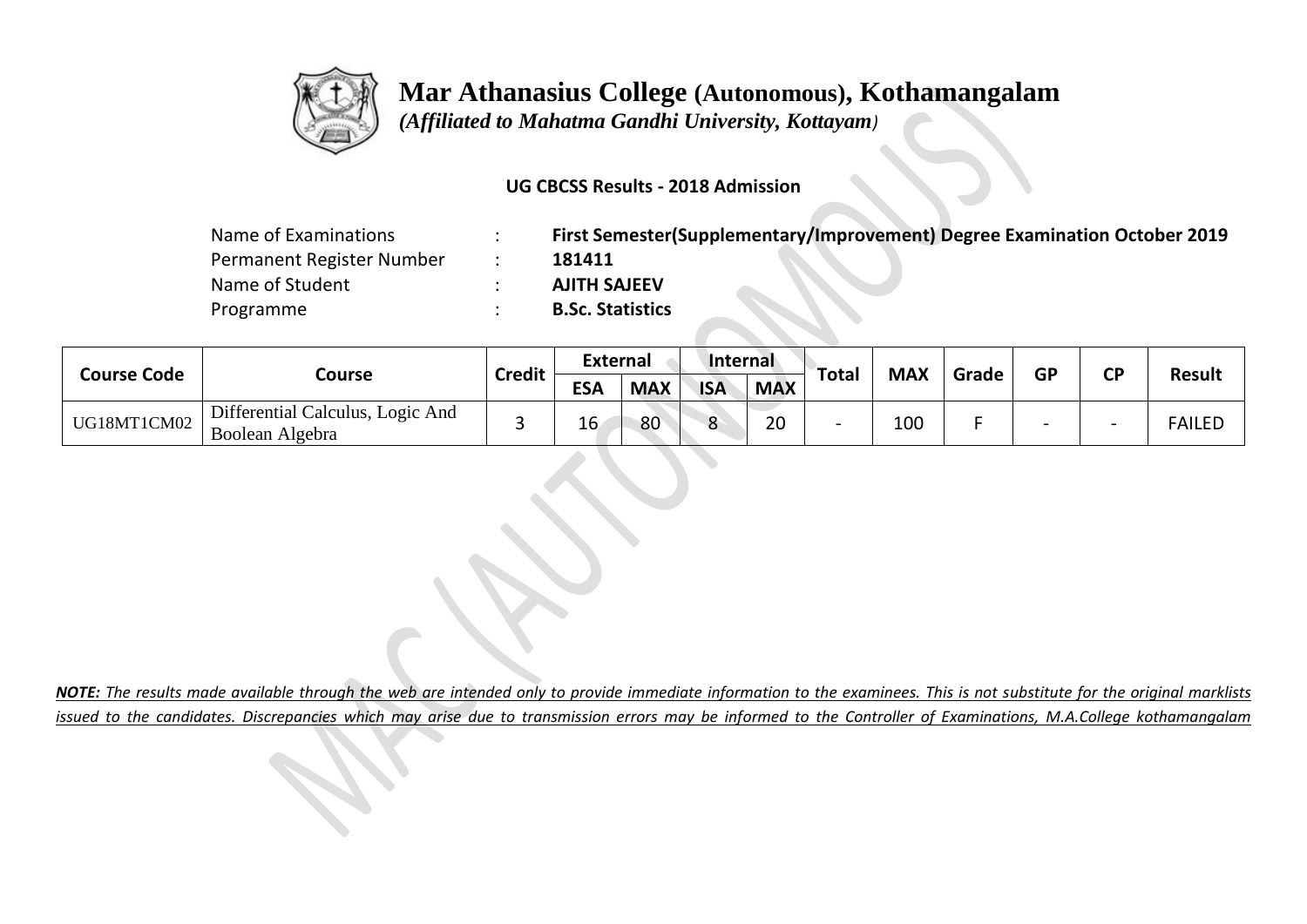

 *(Affiliated to Mahatma Gandhi University, Kottayam)*

## **UG CBCSS Results - 2018 Admission**

| Name of Examinations      | First Semester(Supplementary/Improvement) Degree Examination October 2019 |
|---------------------------|---------------------------------------------------------------------------|
| Permanent Register Number | 181412                                                                    |
| Name of Student           | <b>ANEETTA P BENNY</b>                                                    |
| Programme                 | <b>B.Sc. Statistics</b>                                                   |

| <b>Course Code</b> | Course                 | <b>Credit</b> | <b>External</b> |            | Internal     |            |       | <b>MAX</b> | Grade | <b>GP</b> |           | <b>Result</b> |
|--------------------|------------------------|---------------|-----------------|------------|--------------|------------|-------|------------|-------|-----------|-----------|---------------|
|                    |                        |               | <b>ESA</b>      | <b>MAX</b> | <b>ISA</b>   | <b>MAX</b> | Total |            |       |           | <b>CP</b> |               |
| UG18EN1CC01        | Fine-Tune Your English |               | 54              | 80         | 16           | 20         | 70    | 100        | B+    |           | 28        | <b>PASSED</b> |
| UG18EN1CC02        | Pearls From The Deep   |               | 64              | 80         | $\mathbf{1}$ | 20         | 81    | 100        | А     | 8         | 24        | <b>PASSED</b> |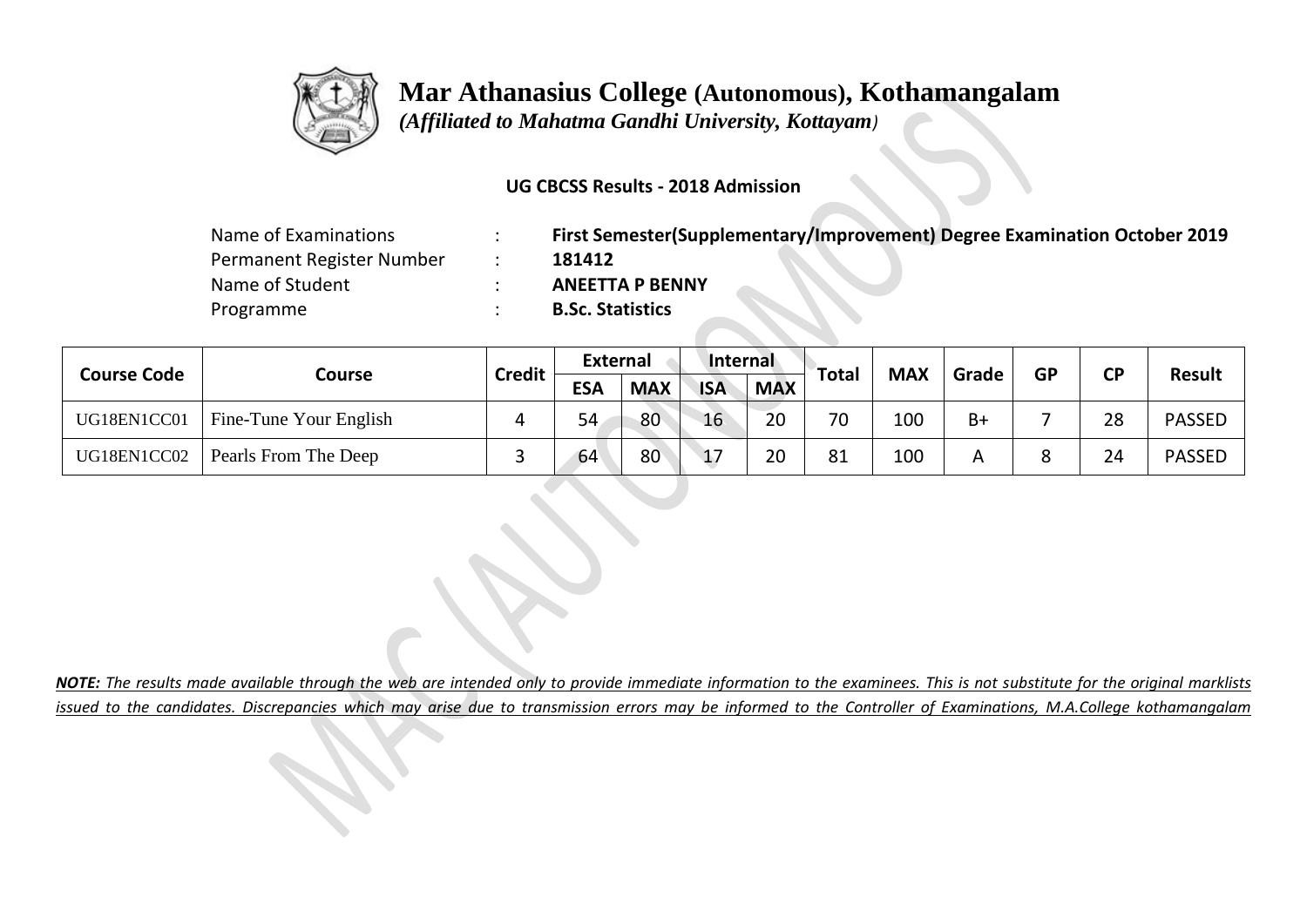

 *(Affiliated to Mahatma Gandhi University, Kottayam)*

## **UG CBCSS Results - 2018 Admission**

| Name of Examinations      | First Semester(Supplementary/Improvement) Degree Examination October 2019 |
|---------------------------|---------------------------------------------------------------------------|
| Permanent Register Number | 181413                                                                    |
| Name of Student           | <b>ANGEL MARY</b>                                                         |
| Programme                 | <b>B.Sc. Statistics</b>                                                   |

|                    |                                                              |               | <b>External</b> |            | Internal   |            |              | <b>MAX</b> | Grade | <b>GP</b> |           | Result        |  |
|--------------------|--------------------------------------------------------------|---------------|-----------------|------------|------------|------------|--------------|------------|-------|-----------|-----------|---------------|--|
| <b>Course Code</b> | Course                                                       | <b>Credit</b> | <b>ESA</b>      | <b>MAX</b> | <b>ISA</b> | <b>MAX</b> | <b>Total</b> |            |       |           | <b>CP</b> |               |  |
| UG18EN1CC01        | Fine-Tune Your English                                       |               | 55              | 80         | 20         | 20         |              | 100        | A     |           | 32        | <b>PASSED</b> |  |
| UG18MT1CM02        | Differential Calculus, Logic And<br>Boolean Algebra          |               | 70              | 80         | 18         | 20         | 88           | 100        | A+    |           | 27        | <b>PASSED</b> |  |
| UG18CS1CM01        | <b>Computer Fundamentals and</b><br><b>Office Automation</b> |               | 44              | 60         | 14         |            | 58           | 75         | A     |           | 16        | <b>PASSED</b> |  |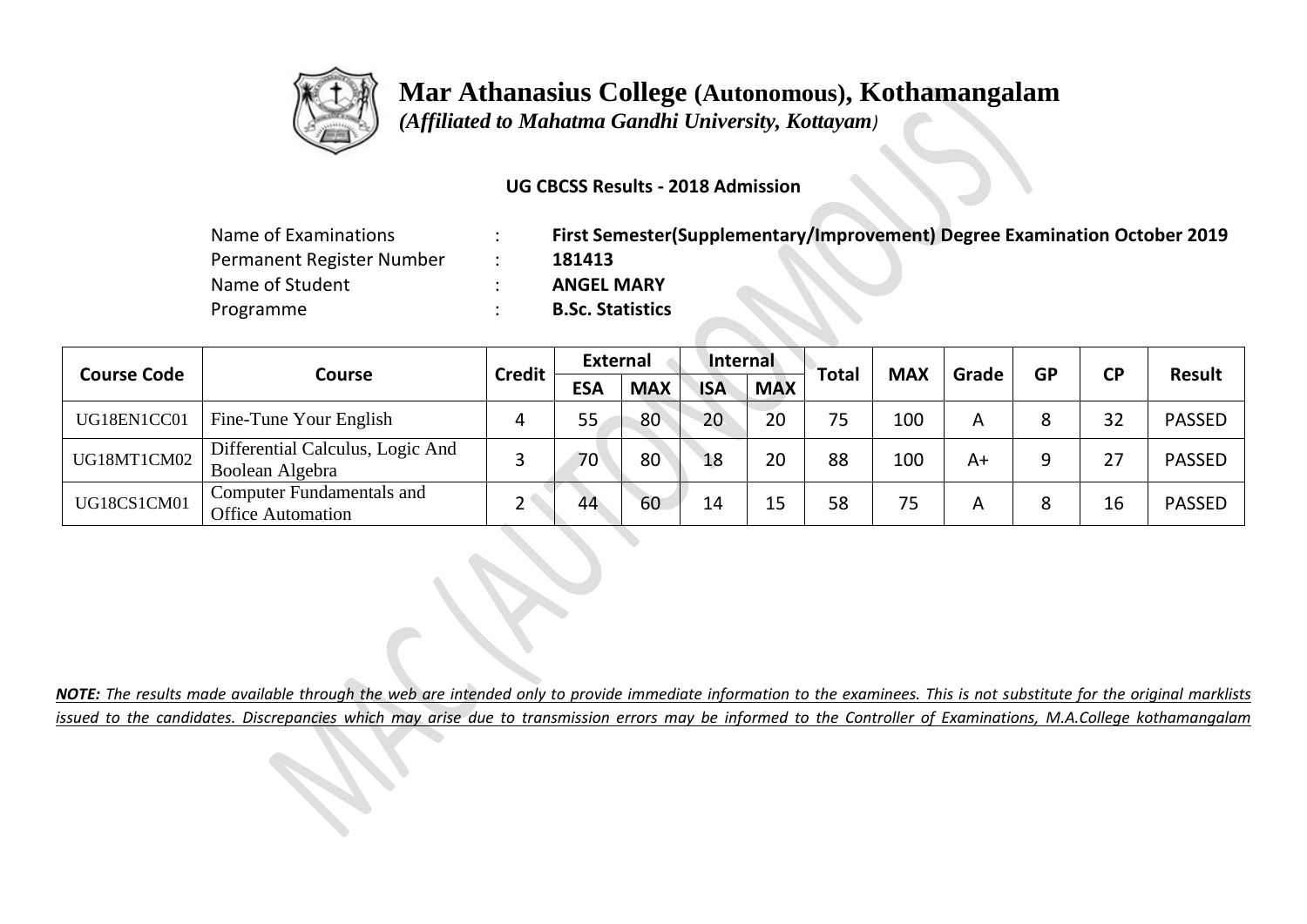

 *(Affiliated to Mahatma Gandhi University, Kottayam)*

## **UG CBCSS Results - 2018 Admission**

| Name of Examinations      | First Semester(Supplementary/Improvement) Degree Examination October 2019 |
|---------------------------|---------------------------------------------------------------------------|
| Permanent Register Number | 181414                                                                    |
| Name of Student           | <b>ARATHY MOHANAN</b>                                                     |
| Programme                 | <b>B.Sc. Statistics</b>                                                   |

|                    |                                                              |               | <b>External</b> |            | Internal   |            |              | <b>MAX</b> | Grade | <b>GP</b> |                          | <b>Result</b> |
|--------------------|--------------------------------------------------------------|---------------|-----------------|------------|------------|------------|--------------|------------|-------|-----------|--------------------------|---------------|
| <b>Course Code</b> | Course                                                       | <b>Credit</b> | <b>ESA</b>      | <b>MAX</b> | <b>ISA</b> | <b>MAX</b> | <b>Total</b> |            |       |           | <b>CP</b>                |               |
| UG18ST1CR01        | <b>Elementary Statistics</b>                                 |               | Ab              | 80         | 12         | 20         |              | 100        |       |           |                          | <b>FAILED</b> |
| UG18MT1CM02        | Differential Calculus, Logic And<br>Boolean Algebra          |               | 21              | 80         | 10         | 20         |              | 100        |       |           | $\overline{\phantom{0}}$ | <b>FAILED</b> |
| UG18CS1CM01        | <b>Computer Fundamentals and</b><br><b>Office Automation</b> |               | 20              | 60         |            |            | 31           | 75         |       | 4         | 8                        | <b>PASSED</b> |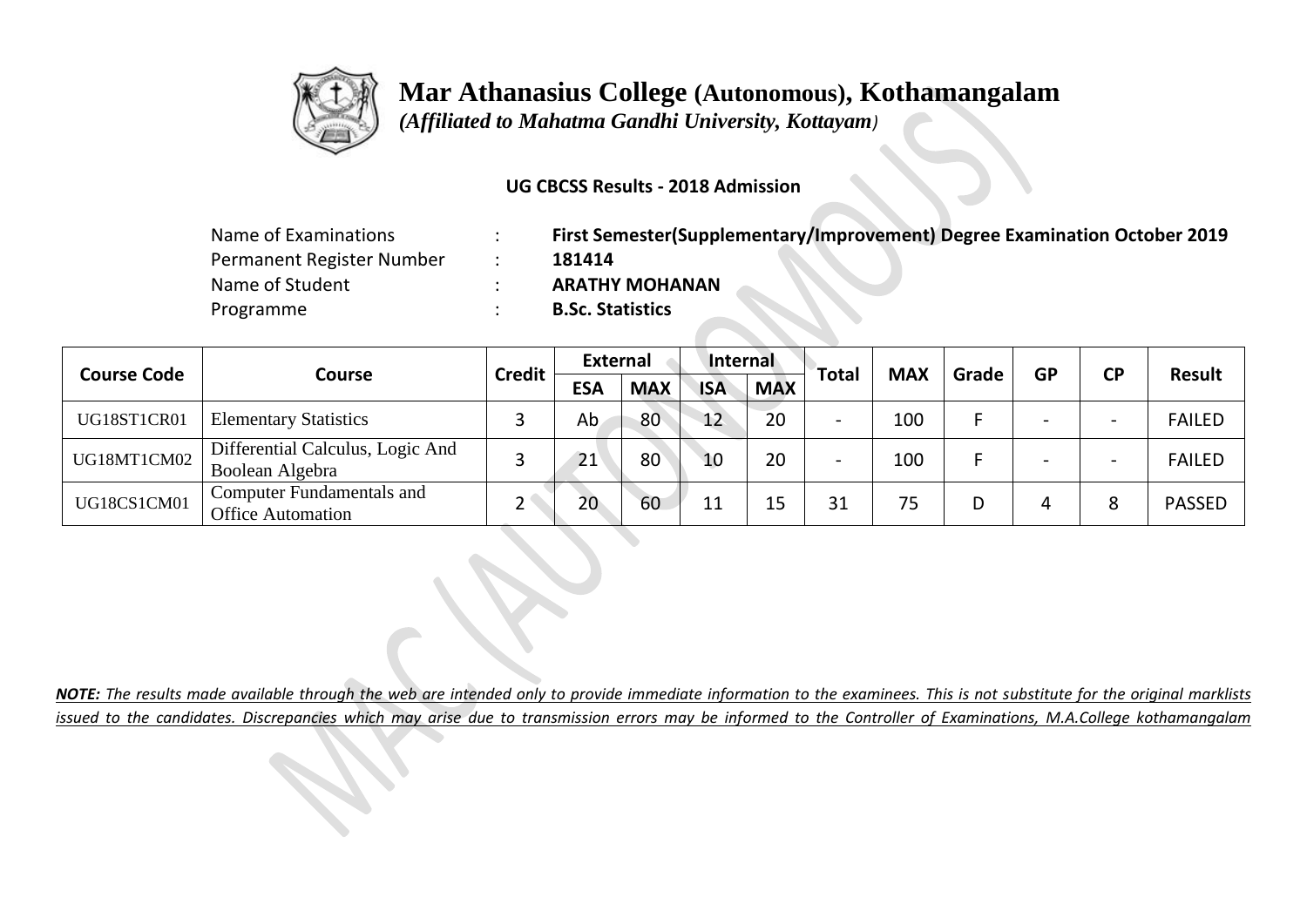

 *(Affiliated to Mahatma Gandhi University, Kottayam)*

### **UG CBCSS Results - 2018 Admission**

| Name of Examinations      | First Semester(Supplementary/Improvement) Degree Examination October 2019 |
|---------------------------|---------------------------------------------------------------------------|
| Permanent Register Number | 181415                                                                    |
| Name of Student           | ASNA M S                                                                  |
| Programme                 | <b>B.Sc. Statistics</b>                                                   |

|                    |                              | <b>Credit</b> | <b>External</b> |            | Internal   |            | <b>Total</b> | <b>MAX</b> | Grade | <b>GP</b> | <b>CP</b> | <b>Result</b> |
|--------------------|------------------------------|---------------|-----------------|------------|------------|------------|--------------|------------|-------|-----------|-----------|---------------|
| <b>Course Code</b> | Course                       |               | <b>ESA</b>      | <b>MAX</b> | <b>ISA</b> | <b>MAX</b> |              |            |       |           |           |               |
| UG18ST1CR01        | <b>Elementary Statistics</b> |               | $\sim$<br>63    | 80         | 15         | 20         | 78           | 100        |       | Ω<br>О    | 24        | <b>PASSED</b> |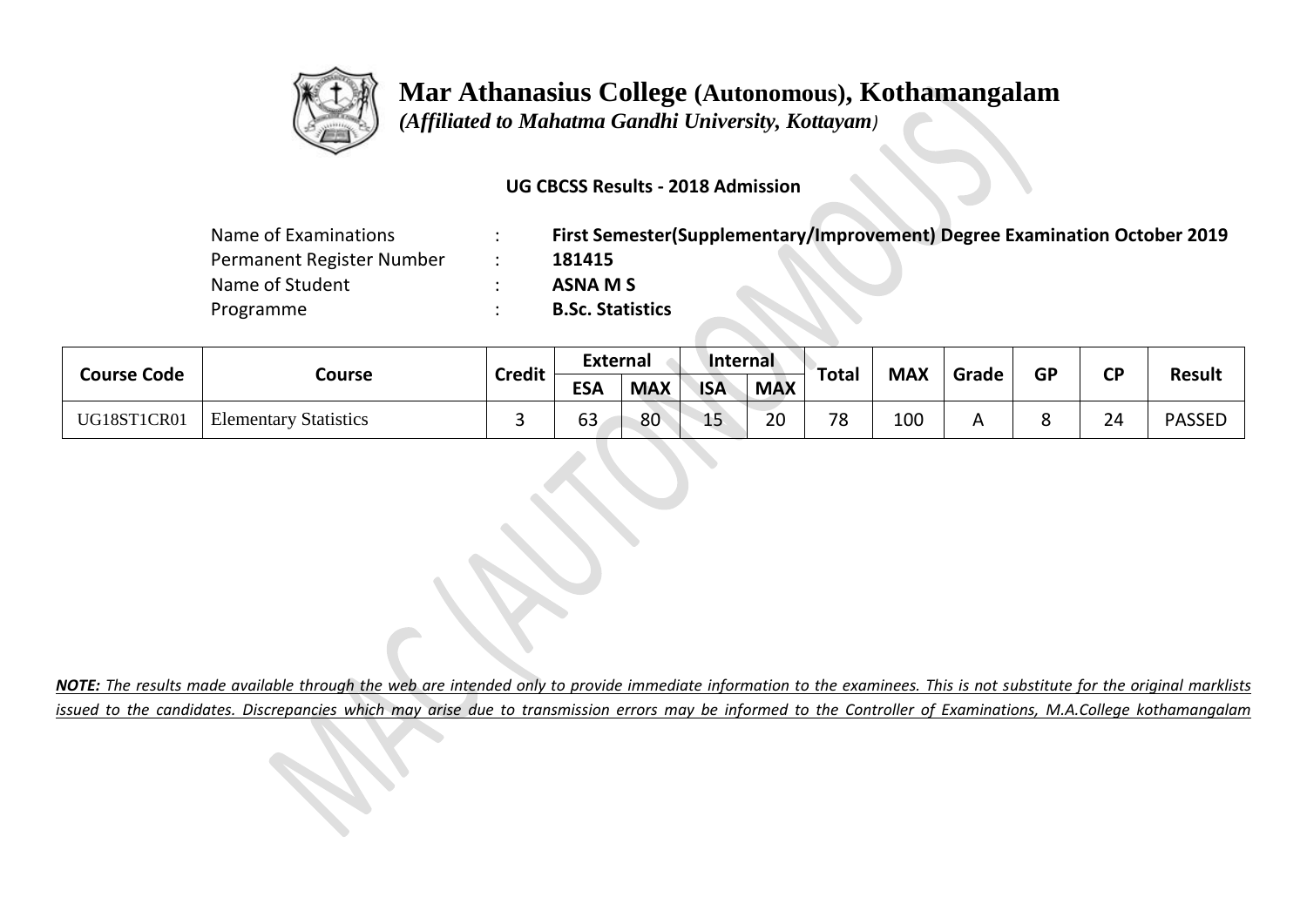

 *(Affiliated to Mahatma Gandhi University, Kottayam)*

### **UG CBCSS Results - 2018 Admission**

| Name of Examinations      | First Semester(Supplementary/Improvement) Degree Examination October 2019 |
|---------------------------|---------------------------------------------------------------------------|
| Permanent Register Number | 181417                                                                    |
| Name of Student           | <b>BASIL VARKEY</b>                                                       |
| Programme                 | <b>B.Sc. Statistics</b>                                                   |

|                    |                                                              |               | <b>External</b> |            | Internal   |            |              |            |       |           |           | <b>Result</b> |
|--------------------|--------------------------------------------------------------|---------------|-----------------|------------|------------|------------|--------------|------------|-------|-----------|-----------|---------------|
| <b>Course Code</b> | Course                                                       | <b>Credit</b> | <b>ESA</b>      | <b>MAX</b> | <b>ISA</b> | <b>MAX</b> | <b>Total</b> | <b>MAX</b> | Grade | <b>GP</b> | <b>CP</b> |               |
| UG18EN1CC02        | Pearls From The Deep                                         |               | 44              | 80         | 15         | 20         | 59           | 100        | B     |           | 18        | <b>PASSED</b> |
| UG18MT1CM02        | Differential Calculus, Logic And<br>Boolean Algebra          |               | 75              | 80         | 20         | 20         | 95           | 100        |       | 10        | 30        | <b>PASSED</b> |
| UG18CS1CM01        | <b>Computer Fundamentals and</b><br><b>Office Automation</b> |               | 39              | 60         | 14         |            | 53           | 75         | $B+$  |           | 14        | <b>PASSED</b> |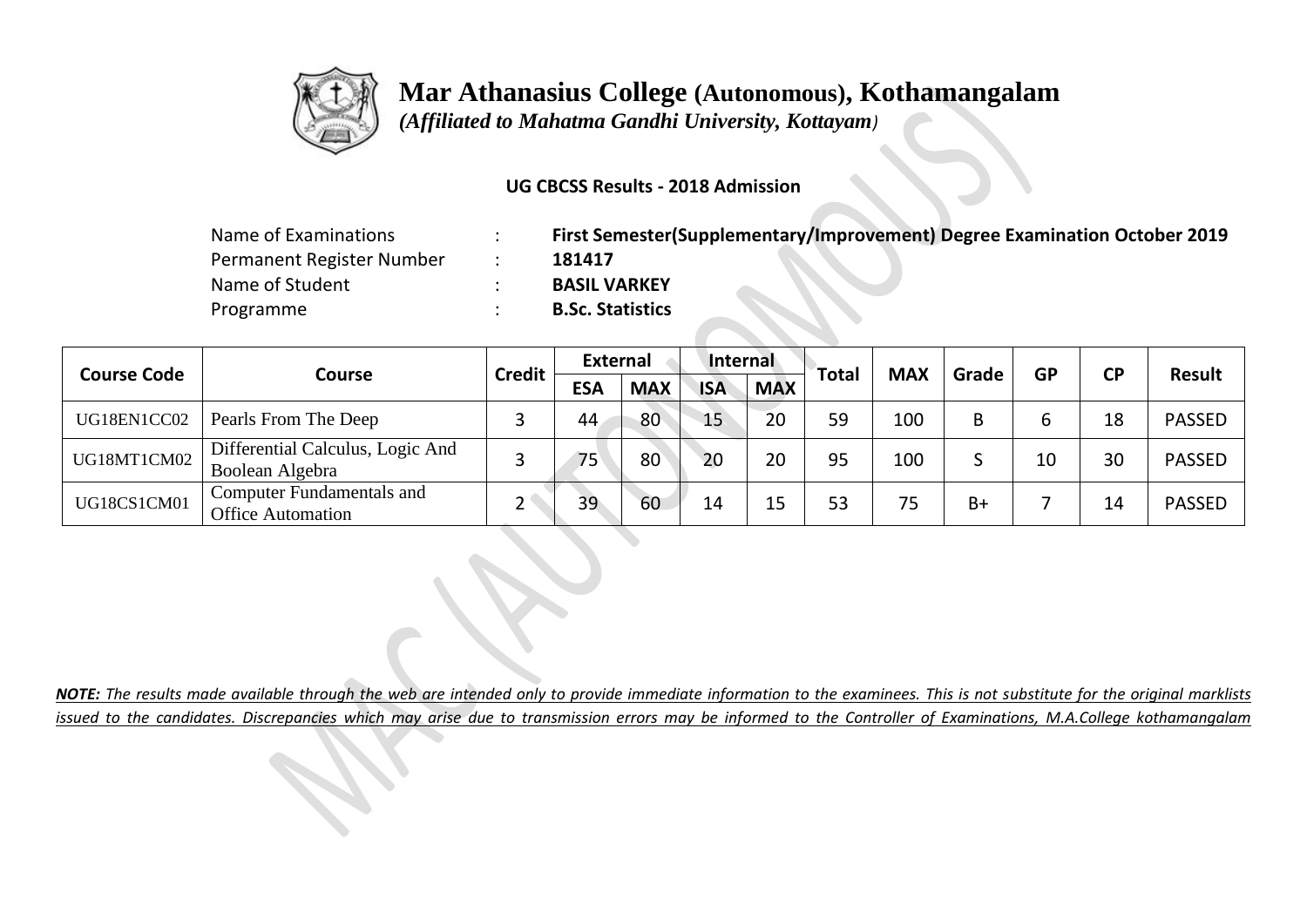

 *(Affiliated to Mahatma Gandhi University, Kottayam)*

## **UG CBCSS Results - 2018 Admission**

| Name of Examinations      | First Semester(Supplementary/Improvement) Degree Examination October 2019 |
|---------------------------|---------------------------------------------------------------------------|
| Permanent Register Number | 181419                                                                    |
| Name of Student           | <b>ELDHOSE MAMACHAN</b>                                                   |
| Programme                 | <b>B.Sc. Statistics</b>                                                   |

|                    |                                                              |               | <b>External</b> |            | Internal   |            |              | <b>MAX</b> | Grade |           |           | <b>Result</b> |
|--------------------|--------------------------------------------------------------|---------------|-----------------|------------|------------|------------|--------------|------------|-------|-----------|-----------|---------------|
| <b>Course Code</b> | Course                                                       | <b>Credit</b> | <b>ESA</b>      | <b>MAX</b> | <b>ISA</b> | <b>MAX</b> | <b>Total</b> |            |       | <b>GP</b> | <b>CP</b> |               |
| UG18ST1CR01        | <b>Elementary Statistics</b>                                 |               | 68              | 80         | 18         | 20         | 86           | 100        | A+    |           | 27        | <b>PASSED</b> |
| UG18MT1CM02        | Differential Calculus, Logic And<br>Boolean Algebra          |               | 42              | 80         | 16         | 20         | 58           | 100        | B     |           | 18        | <b>PASSED</b> |
| UG18CS1CM01        | <b>Computer Fundamentals and</b><br><b>Office Automation</b> |               | 34              | 60         |            |            | 49           | 75         | $B+$  |           | 14        | <b>PASSED</b> |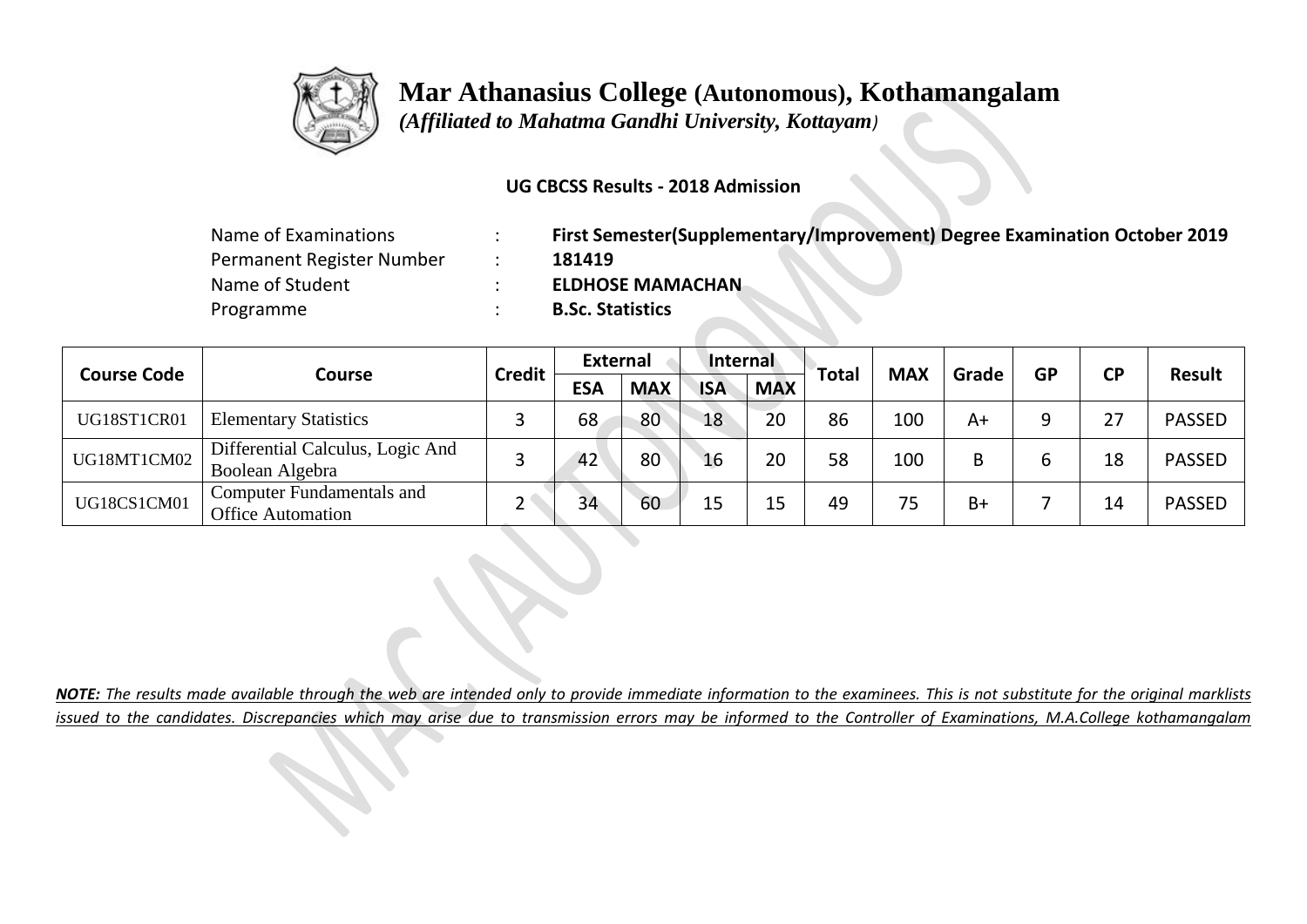

 *(Affiliated to Mahatma Gandhi University, Kottayam)*

### **UG CBCSS Results - 2018 Admission**

| Name of Examinations      | First Semester(Supplementary/Improvement) Degree Examination October 2019 |
|---------------------------|---------------------------------------------------------------------------|
| Permanent Register Number | 181420                                                                    |
| Name of Student           | <b>GOPIKA MURALI</b>                                                      |
| Programme                 | <b>B.Sc. Statistics</b>                                                   |

| <b>Course Code</b> | Course                       | <b>Credit</b> | <b>External</b> |            | Internal   |            | Total | <b>MAX</b> |       | <b>GP</b> | <b>CP</b>            |               |
|--------------------|------------------------------|---------------|-----------------|------------|------------|------------|-------|------------|-------|-----------|----------------------|---------------|
|                    |                              |               | <b>ESA</b>      | <b>MAX</b> | <b>ISA</b> | <b>MAX</b> |       |            | Grade |           |                      | <b>Result</b> |
| UG18ST1CR01        | <b>Elementary Statistics</b> |               | 70              | 80         | 19         | 20         | 89    | 100        | A+    | a         | $\mathcal{L}$<br>، ے | <b>PASSED</b> |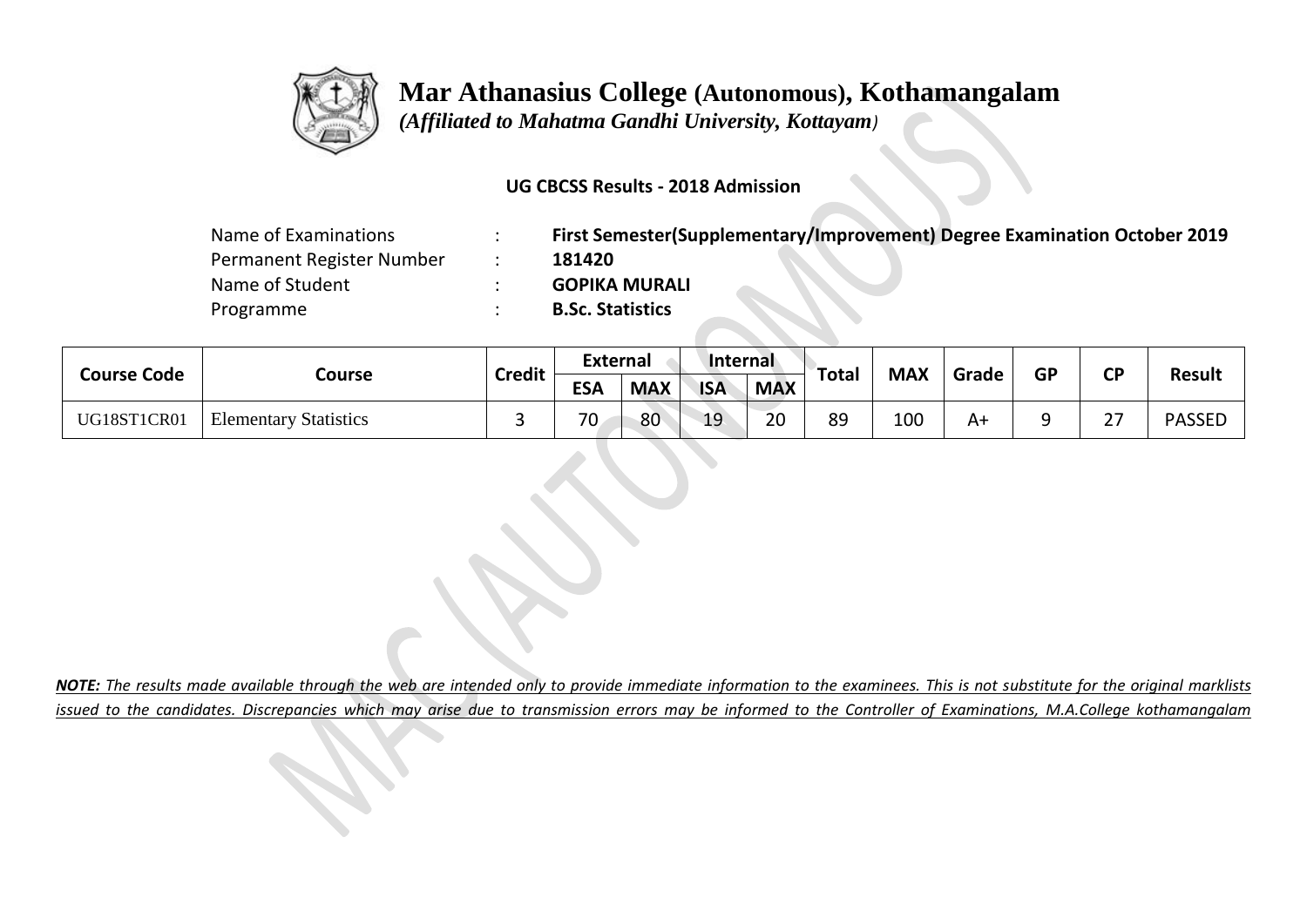

 *(Affiliated to Mahatma Gandhi University, Kottayam)*

### **UG CBCSS Results - 2018 Admission**

| Name of Examinations      | First Semester(Supplementary/Improvement) Degree Examination October 2019 |
|---------------------------|---------------------------------------------------------------------------|
| Permanent Register Number | 181421                                                                    |
| Name of Student           | <b>KRISHNA BIJU</b>                                                       |
| Programme                 | <b>B.Sc. Statistics</b>                                                   |

| <b>Course Code</b> |                                                              | <b>Credit</b> | <b>External</b> |            | Internal   |            | <b>Total</b> | <b>MAX</b> |       | <b>GP</b> | <b>CP</b> | <b>Result</b> |
|--------------------|--------------------------------------------------------------|---------------|-----------------|------------|------------|------------|--------------|------------|-------|-----------|-----------|---------------|
|                    | Course                                                       |               | ESA             | <b>MAX</b> | <b>ISA</b> | <b>MAX</b> |              |            | Grade |           |           |               |
| UG18MT1CM02        | Differential Calculus, Logic And<br>Boolean Algebra          |               | 54              | 80         | 15         | 20         | 69           | 100        | B+    |           | 21        | <b>PASSED</b> |
| UG18CS1CM01        | <b>Computer Fundamentals and</b><br><b>Office Automation</b> |               | 29              | 60         | ∸~         |            | 42           | 75         |       |           | 12        | <b>PASSED</b> |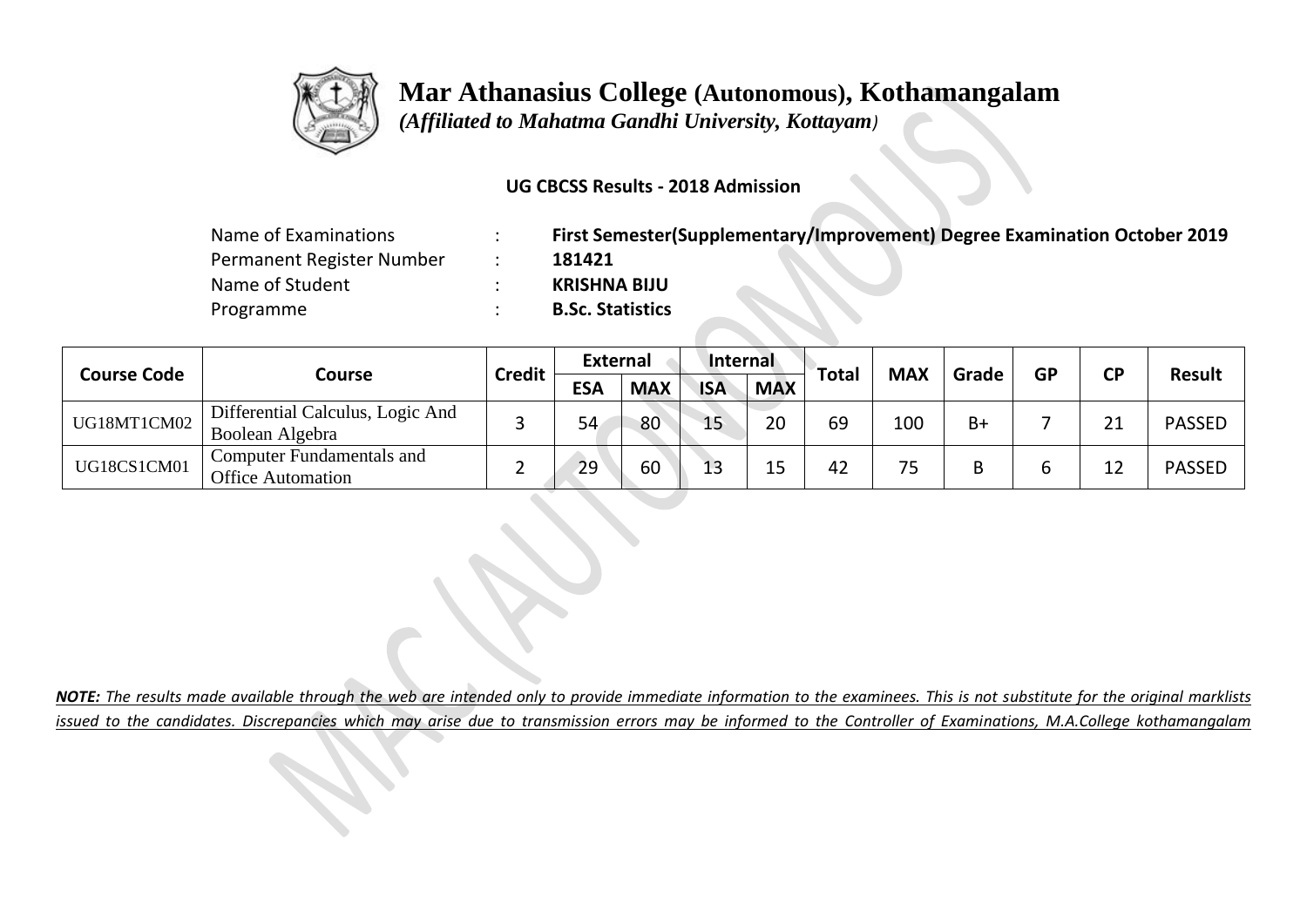

 *(Affiliated to Mahatma Gandhi University, Kottayam)*

## **UG CBCSS Results - 2018 Admission**

| Name of Examinations      | First Semester(Supplementary/Improvement) Degree Examination October 2019 |
|---------------------------|---------------------------------------------------------------------------|
| Permanent Register Number | 181422                                                                    |
| Name of Student           | <b>MUMTHAS IBRAHIM</b>                                                    |
| Programme                 | <b>B.Sc. Statistics</b>                                                   |

| <b>Course Code</b> | Course                 |               | External   |            | Internal   |            |       | <b>MAX</b> | Grade | <b>GP</b> | <b>CP</b> | <b>Result</b> |
|--------------------|------------------------|---------------|------------|------------|------------|------------|-------|------------|-------|-----------|-----------|---------------|
|                    |                        | <b>Credit</b> | <b>ESA</b> | <b>MAX</b> | <b>ISA</b> | <b>MAX</b> | Total |            |       |           |           |               |
| UG18EN1CC01        | Fine-Tune Your English |               | 53         | 80         | 18         | 20         | 71    | 100        | B+    |           | 28        | <b>PASSED</b> |
| UG18EN1CC02        | Pearls From The Deep   |               | 54         | 80         | 16         | 20         | 70    | 100        | $B+$  |           | 21        | <b>PASSED</b> |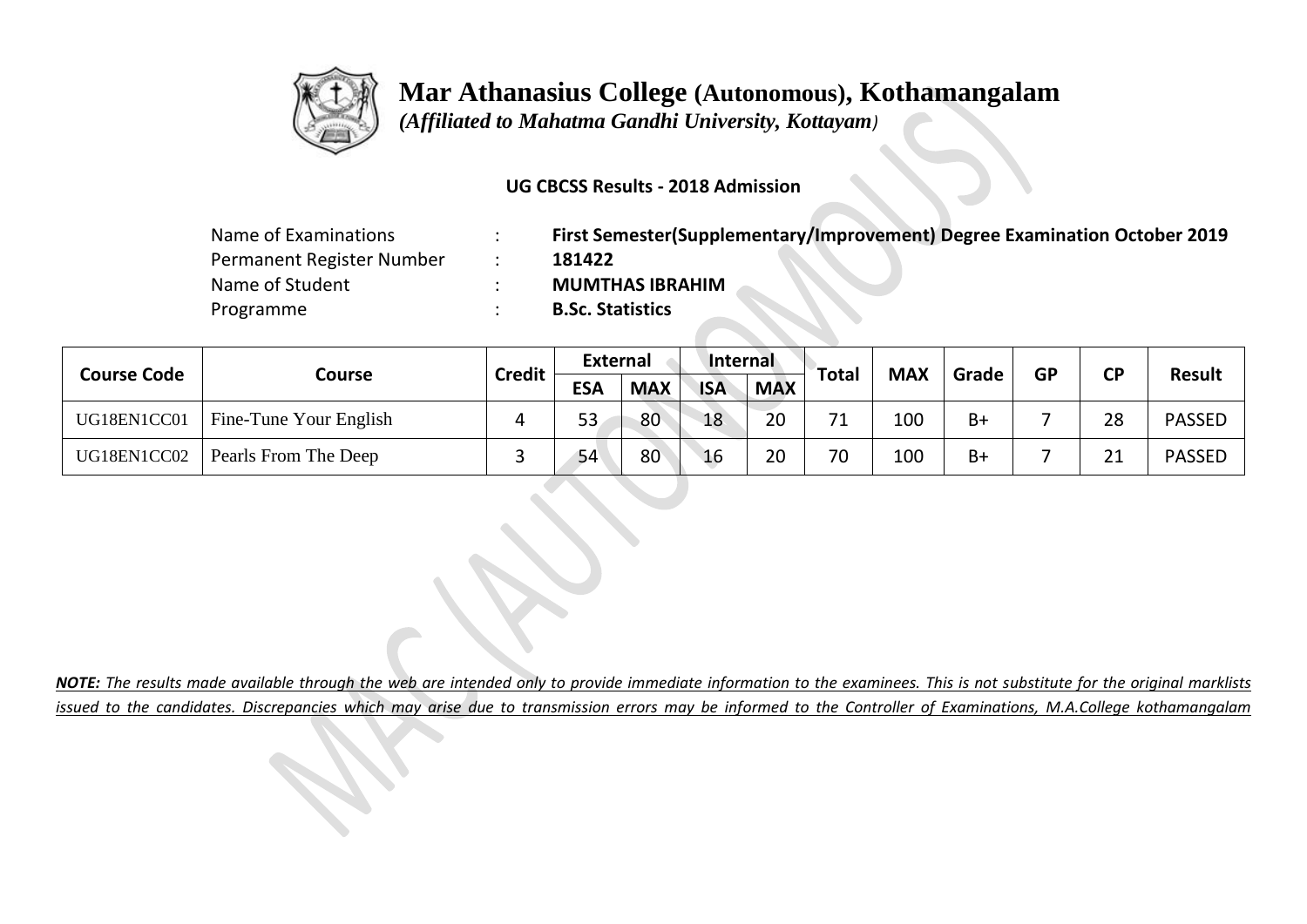

 *(Affiliated to Mahatma Gandhi University, Kottayam)*

## **UG CBCSS Results - 2018 Admission**

| Name of Examinations      | First Semester(Supplementary/Improvement) Degree Examination October 2019 |
|---------------------------|---------------------------------------------------------------------------|
| Permanent Register Number | 181423                                                                    |
| Name of Student           | <b>SAIMA MOL SALIM</b>                                                    |
| Programme                 | <b>B.Sc. Statistics</b>                                                   |

|                    |                                                              |               | <b>External</b> |            | Internal   |            | Total |            |       | <b>GP</b> | <b>CP</b> | <b>Result</b> |
|--------------------|--------------------------------------------------------------|---------------|-----------------|------------|------------|------------|-------|------------|-------|-----------|-----------|---------------|
| <b>Course Code</b> | Course                                                       | <b>Credit</b> | <b>ESA</b>      | <b>MAX</b> | <b>ISA</b> | <b>MAX</b> |       | <b>MAX</b> | Grade |           |           |               |
| UG18EN1CC02        | Pearls From The Deep                                         |               | 56              | 80         | 16         | 20         | ▴     | 100        | B+    |           | 21        | <b>PASSED</b> |
| UG18CS1CM01        | <b>Computer Fundamentals and</b><br><b>Office Automation</b> |               | 33              | 60         | 14         |            | 47    | 75         |       | ь         | 12        | <b>PASSED</b> |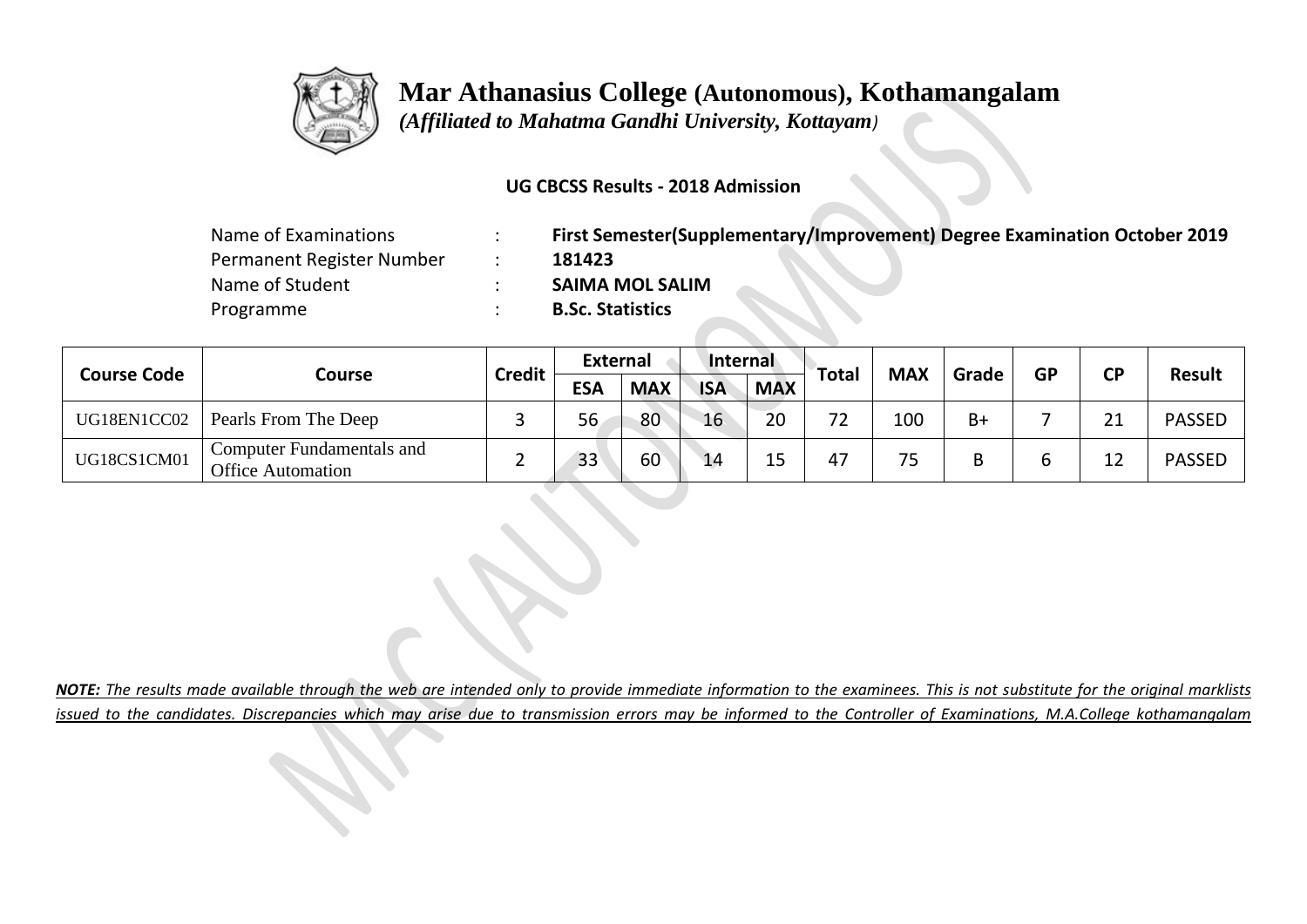

 *(Affiliated to Mahatma Gandhi University, Kottayam)*

## **UG CBCSS Results - 2018 Admission**

| Name of Examinations      | First Semester(Supplementary/Improvement) Degree Examination October 2019 |
|---------------------------|---------------------------------------------------------------------------|
| Permanent Register Number | 181425                                                                    |
| Name of Student           | <b>AKSHYA BINU</b>                                                        |
| Programme                 | <b>B.Sc. Statistics</b>                                                   |

| <b>Course Code</b> | Course                       |               | <b>External</b> |            | Internal   |            | Total | <b>MAX</b> | Grade | <b>GP</b> | <b>CP</b> | <b>Result</b> |
|--------------------|------------------------------|---------------|-----------------|------------|------------|------------|-------|------------|-------|-----------|-----------|---------------|
|                    |                              | <b>Credit</b> | <b>ESA</b>      | <b>MAX</b> | <b>ISA</b> | <b>MAX</b> |       |            |       |           |           |               |
| UG18ML1CC01        | ' കഥാസാഹിത്യം                |               | 58              | 80         | 16         | 20         | 74    | 100        | B+    |           | 28        | <b>PASSED</b> |
| UG18ST1CR01        | <b>Elementary Statistics</b> |               | 67              | 80         | 18         | 20         | 85    | 100        | A+    | a         | 27        | <b>PASSED</b> |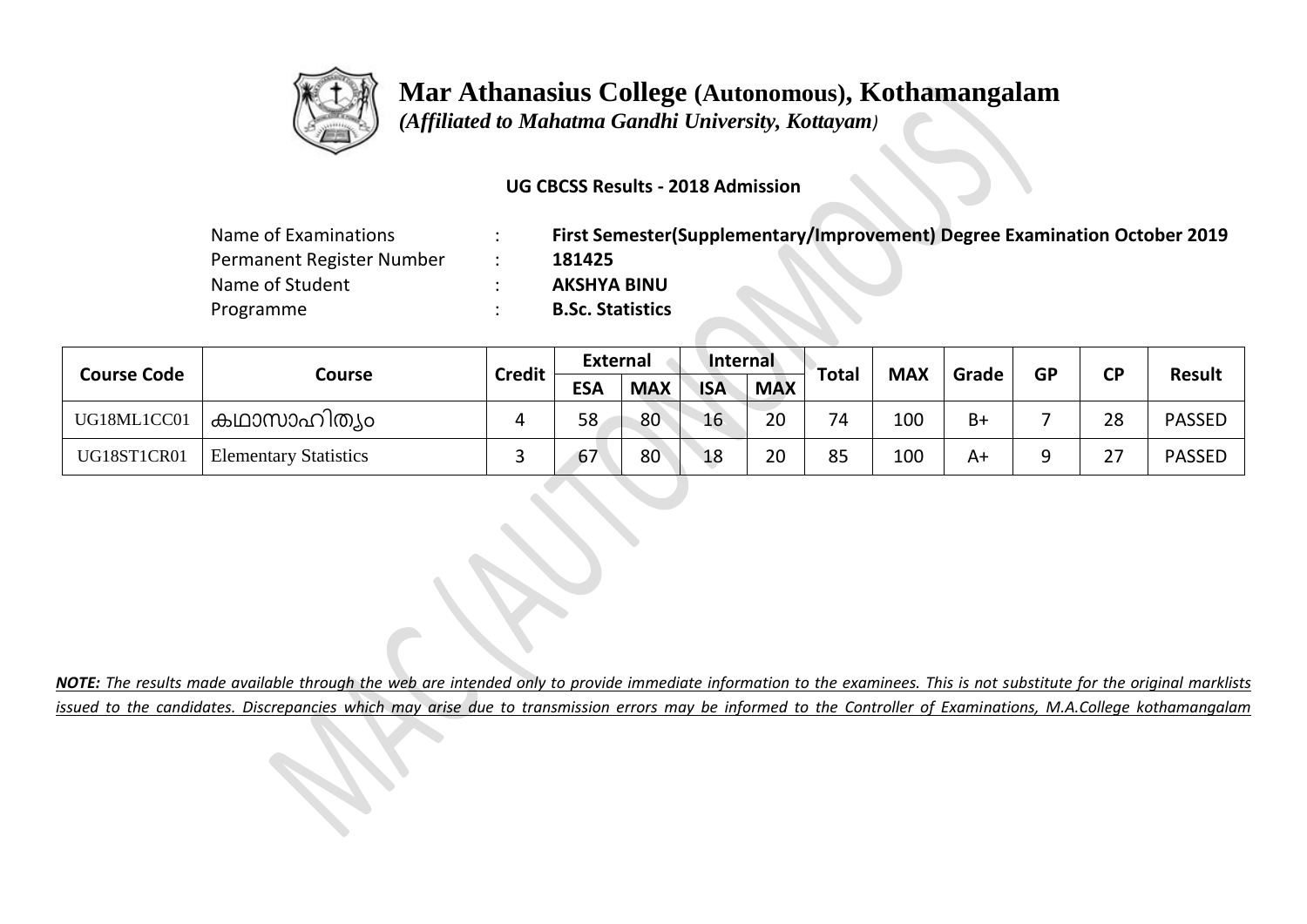

 *(Affiliated to Mahatma Gandhi University, Kottayam)*

## **UG CBCSS Results - 2018 Admission**

| Name of Examinations      | First Semester(Supplementary/Improvement) Degree Examination October 2019 |
|---------------------------|---------------------------------------------------------------------------|
| Permanent Register Number | 181428                                                                    |
| Name of Student           | <b>ANJU DOMINIC</b>                                                       |
| Programme                 | <b>B.Sc. Statistics</b>                                                   |

|                    |                              | <b>Credit</b> | <b>External</b> |            | Internal   |            | <b>MAX</b><br>Total |     | <b>GP</b> | <b>CD</b> |                |               |
|--------------------|------------------------------|---------------|-----------------|------------|------------|------------|---------------------|-----|-----------|-----------|----------------|---------------|
| <b>Course Code</b> | Course                       |               | <b>ESA</b>      | <b>MAX</b> | <b>ISA</b> | <b>MAX</b> |                     |     | Grade     |           |                | <b>Result</b> |
| UG18ST1CR01        | <b>Elementary Statistics</b> |               | / ס             | 80         | 19         | 20         | 86                  | 100 | A+        | a<br>۔۔   | $\lnot$<br>، ے | <b>PASSED</b> |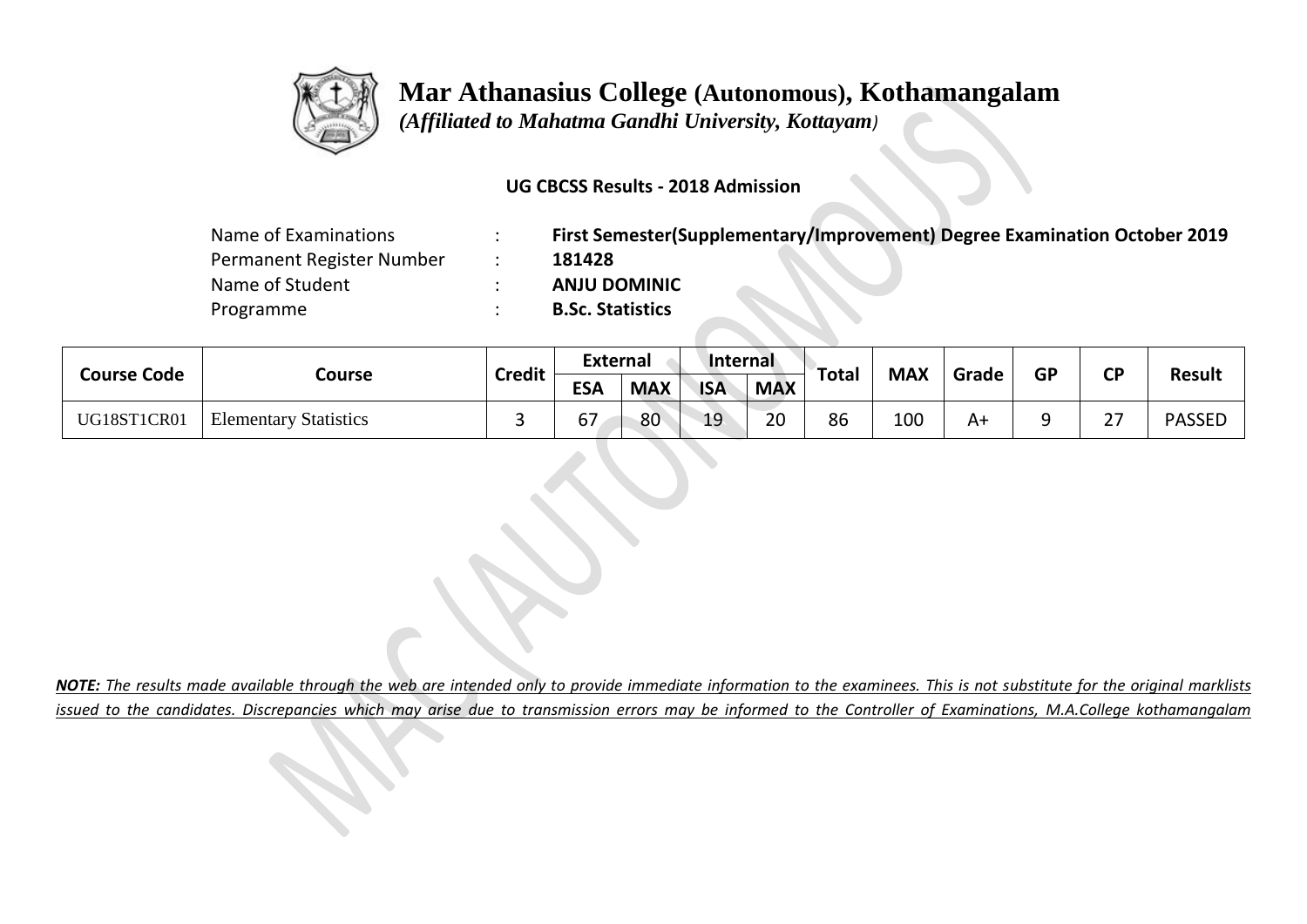

 *(Affiliated to Mahatma Gandhi University, Kottayam)*

### **UG CBCSS Results - 2018 Admission**

| Name of Examinations      | First Semester(Supplementary/Improvement) Degree Examination October 2019 |
|---------------------------|---------------------------------------------------------------------------|
| Permanent Register Number | 181430                                                                    |
| Name of Student           | <b>BASIL MATHEW BIJU</b>                                                  |
| Programme                 | <b>B.Sc. Statistics</b>                                                   |

| <b>Course Code</b> | Course                                                       |               | <b>External</b> |            | Internal   |            | <b>Total</b> | <b>MAX</b> |       |           |           | <b>Result</b> |
|--------------------|--------------------------------------------------------------|---------------|-----------------|------------|------------|------------|--------------|------------|-------|-----------|-----------|---------------|
|                    |                                                              | <b>Credit</b> | <b>ESA</b>      | <b>MAX</b> | <b>ISA</b> | <b>MAX</b> |              |            | Grade | <b>GP</b> | <b>CP</b> |               |
| UG18EN1CC02        | Pearls From The Deep                                         |               | 54              | 80         | 18         | 20         | 72           | 100        | $B+$  |           | 21        | <b>PASSED</b> |
| UG18ML1CC01        | കഥാസാഹിത്യം                                                  |               | 61              | 80         | 19         | 20         | 80           | 100        | А     |           | 32        | <b>PASSED</b> |
| UG18CS1CM01        | <b>Computer Fundamentals and</b><br><b>Office Automation</b> |               | 53              | 60         |            | 15.        | 68           | 75         | A+    |           | 18        | <b>PASSED</b> |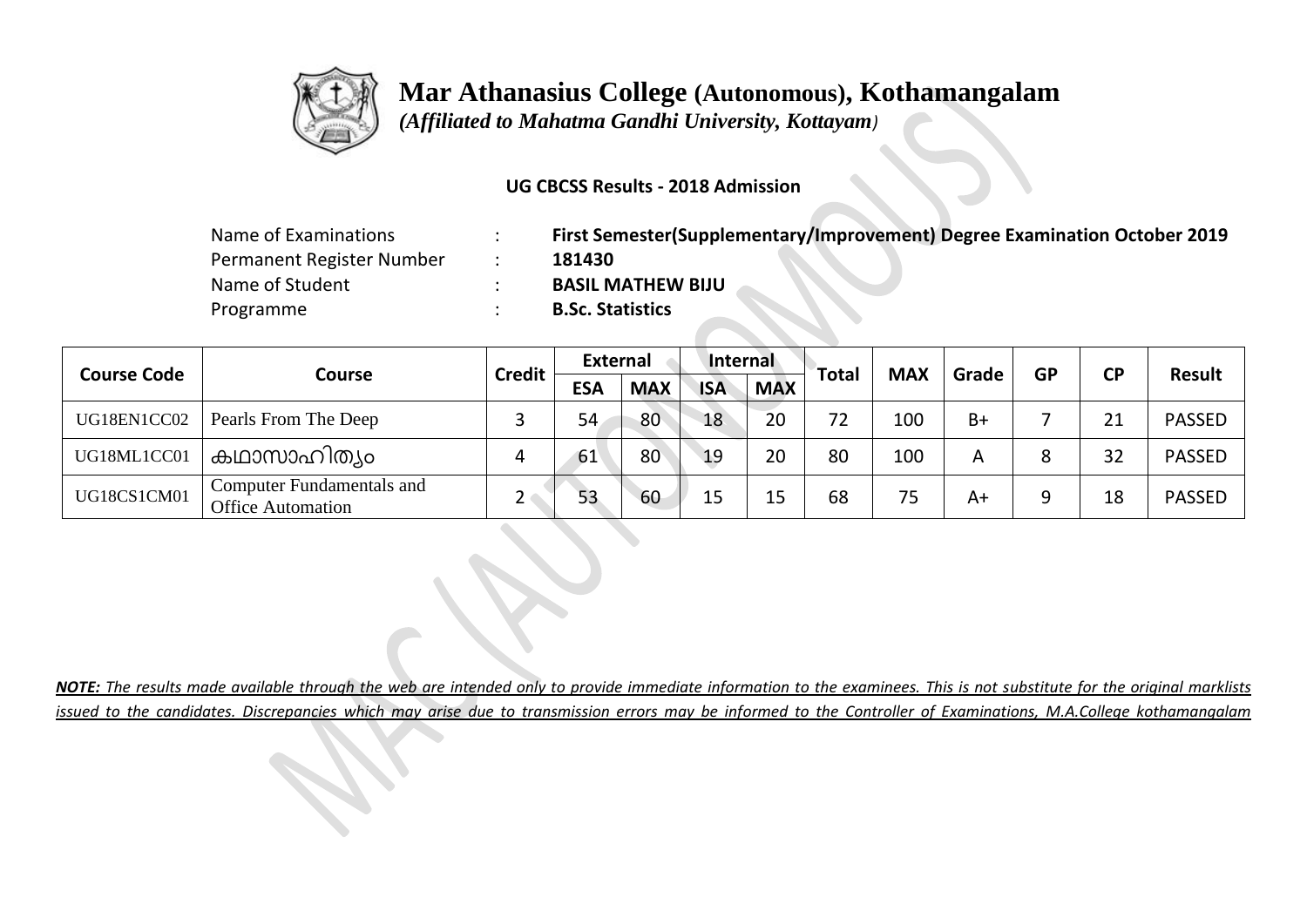

 *(Affiliated to Mahatma Gandhi University, Kottayam)*

## **UG CBCSS Results - 2018 Admission**

| Name of Examinations      | First Semester(Supplementary/Improvement) Degree Examination October 2019 |
|---------------------------|---------------------------------------------------------------------------|
| Permanent Register Number | 181433                                                                    |
| Name of Student           | <b>GAYATHRI DAS</b>                                                       |
| Programme                 | <b>B.Sc. Statistics</b>                                                   |

| <b>Course Code</b> |                                                     |               | <b>External</b> |            | Internal   |            | Total | <b>MAX</b> |       | <b>GP</b>                | <b>CP</b>                |               |
|--------------------|-----------------------------------------------------|---------------|-----------------|------------|------------|------------|-------|------------|-------|--------------------------|--------------------------|---------------|
|                    | Course                                              | <b>Credit</b> | <b>ESA</b>      | <b>MAX</b> | <b>ISA</b> | <b>MAX</b> |       |            | Grade |                          |                          | <b>Result</b> |
| UG18MT1CM02        | Differential Calculus, Logic And<br>Boolean Algebra |               | ~~<br>∠∠        | 80         | 14         | 20         |       | 100        |       | $\overline{\phantom{0}}$ | $\overline{\phantom{0}}$ | <b>FAILED</b> |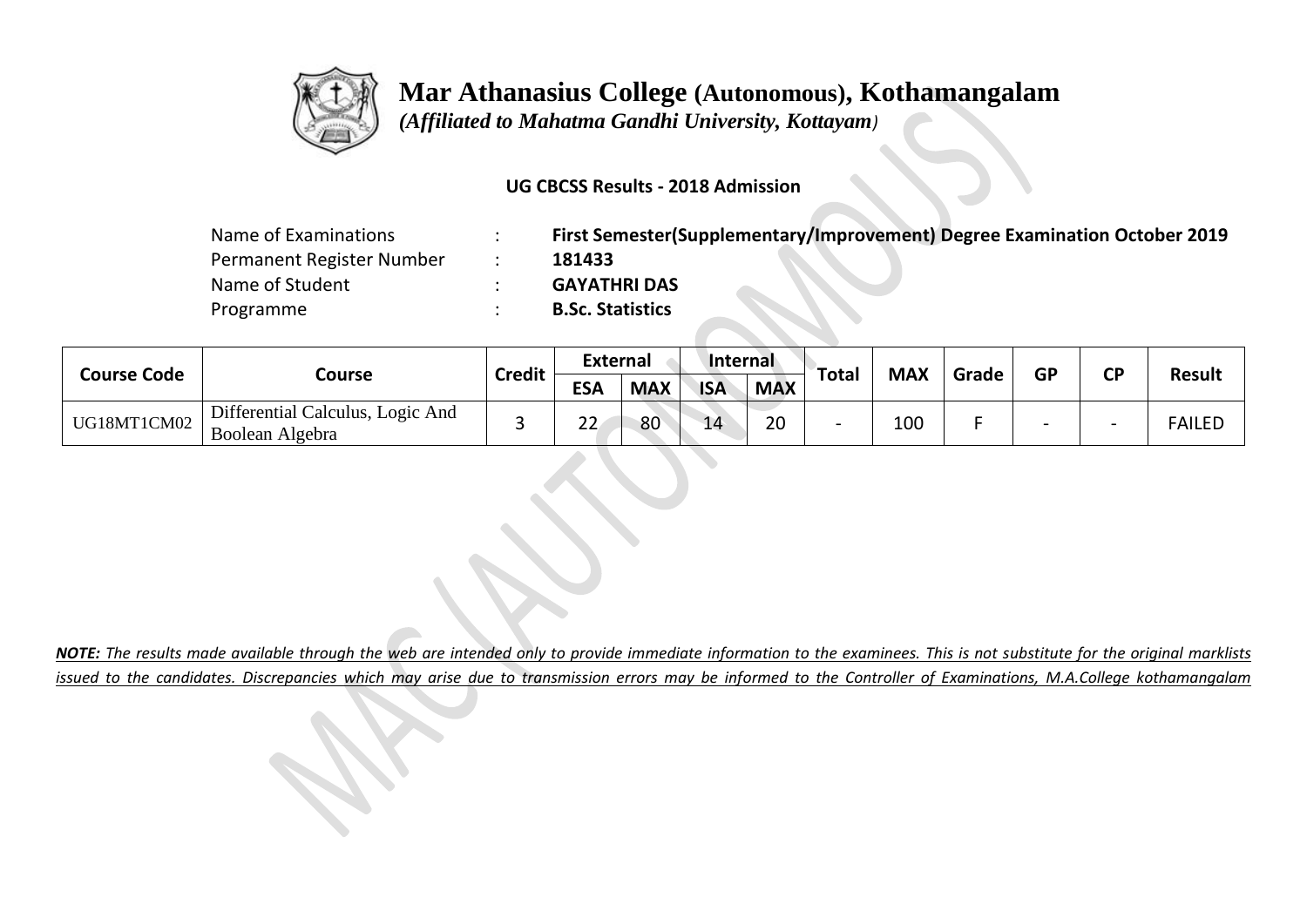

 *(Affiliated to Mahatma Gandhi University, Kottayam)*

## **UG CBCSS Results - 2018 Admission**

| Name of Examinations      | First Semester(Supplementary/Improvement) Degree Examination October 2019 |
|---------------------------|---------------------------------------------------------------------------|
| Permanent Register Number | 181435                                                                    |
| Name of Student           | <b>GOKUL JAIN</b>                                                         |
| Programme                 | <b>B.Sc. Statistics</b>                                                   |

|             |             | <b>Credit</b> | <b>External</b> |            | Internal   |            | Total | <b>MAX</b> | Grade | <b>GP</b> | <b>CP</b> |               |
|-------------|-------------|---------------|-----------------|------------|------------|------------|-------|------------|-------|-----------|-----------|---------------|
| Course Code | Course      |               | <b>ESA</b>      | <b>MAX</b> | <b>ISA</b> | <b>MAX</b> |       |            |       |           |           | <b>Result</b> |
| UG18ML1CC01 | കഥാസാഹിത്യം |               | 70              | 80         | 18         | 20         | 88    | 100        | A+    | a         | 36        | <b>PASSED</b> |